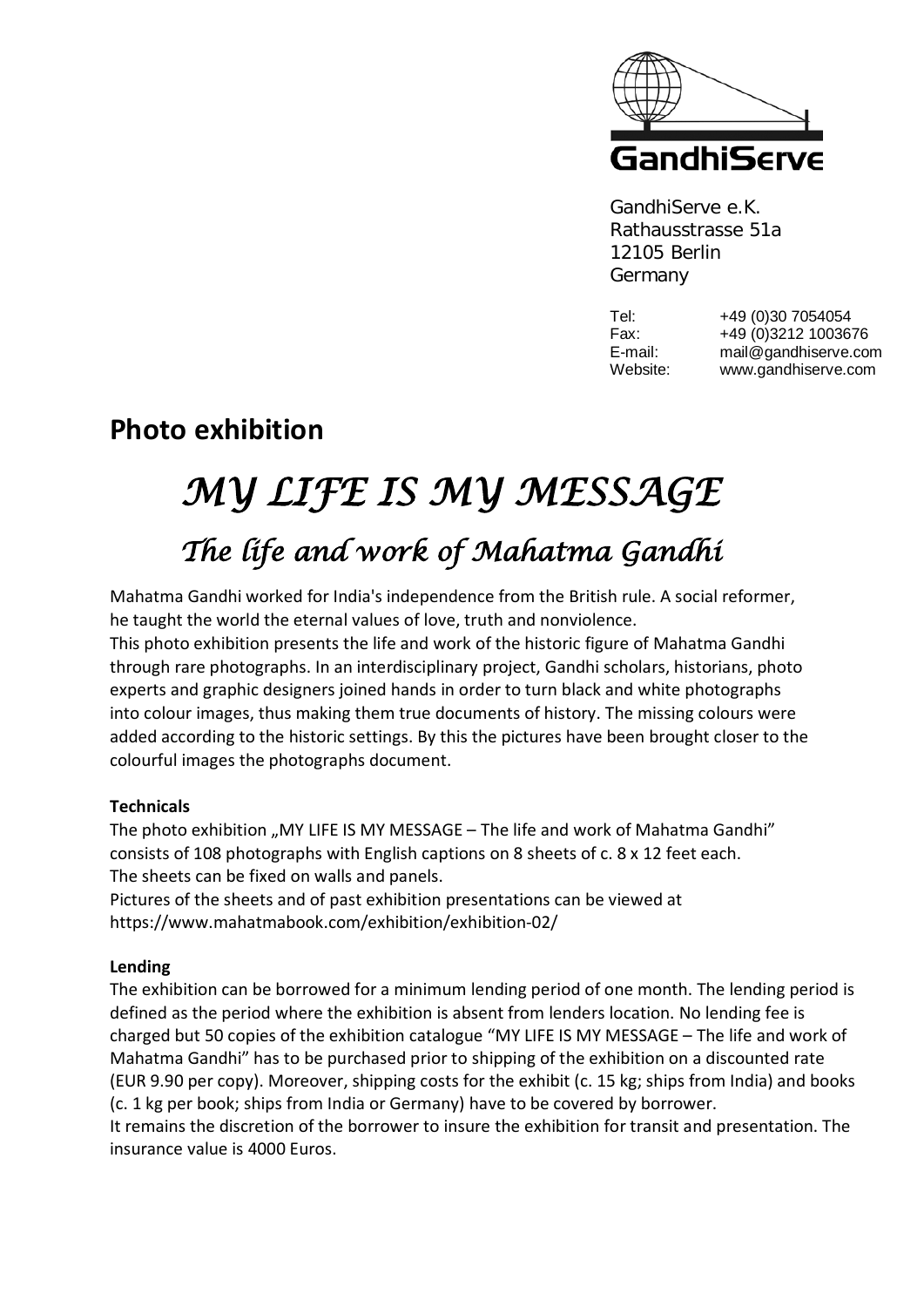| <b>Order No.:</b>                                                                            | (to be filled by Lender)                                                                                                                        |
|----------------------------------------------------------------------------------------------|-------------------------------------------------------------------------------------------------------------------------------------------------|
| <b>Name of exhibition:</b><br>MY LIFE IS MY MESSAGE - The life and work of Mahatma Gandhi    |                                                                                                                                                 |
| <b>Contents of exhibition:</b>                                                               |                                                                                                                                                 |
| 108 photographs with English captions, printed on 8 plastic sheets of c. 8 x 12 feet<br>each |                                                                                                                                                 |
| Packaging and Size: Roll, c. 120 x 30 cm                                                     |                                                                                                                                                 |
| Weight:                                                                                      | 15.0 kg                                                                                                                                         |
| <b>Insurance Value:</b> $4000 \in (optional)$                                                |                                                                                                                                                 |
| <b>Lending period:</b>                                                                       | $from$ (dd/mm/yyyy)<br>to (dd/mm/yyyy)                                                                                                          |
| <b>Shipping fee:</b>                                                                         |                                                                                                                                                 |
| Total amount:                                                                                | <b>Book purchase:</b> 495 Euros (50 copies of 9.90 Euros)                                                                                       |
| <b>Payment:</b>                                                                              | Through PayPal, incl. credit card (mail@gandhimail.org)<br>or by bank transfer to                                                               |
|                                                                                              | Account holder: GandhiServe e.K.                                                                                                                |
|                                                                                              | Bank name: Berliner Sparkasse (Landesbank Berlin)                                                                                               |
|                                                                                              | Bank address: Mariendorfer Damm 118-120, 12109 Berlin, Germany                                                                                  |
|                                                                                              | Bank code: 100 500 00                                                                                                                           |
|                                                                                              | Account no.: 132 000 5680                                                                                                                       |
|                                                                                              | SWIFT-Code (BIC): BELADEBE<br>IBAN: DE57 1005 0000 1320 0056 80                                                                                 |
| Lender:                                                                                      | GandhiServe e.K., Rathausstrasse 51a, 12105 Berlin,<br>Germany, Tel: +49 (0)30 7054054, Fax: +49 (0)3212 1003676,<br>Email: mail@gandhimail.org |